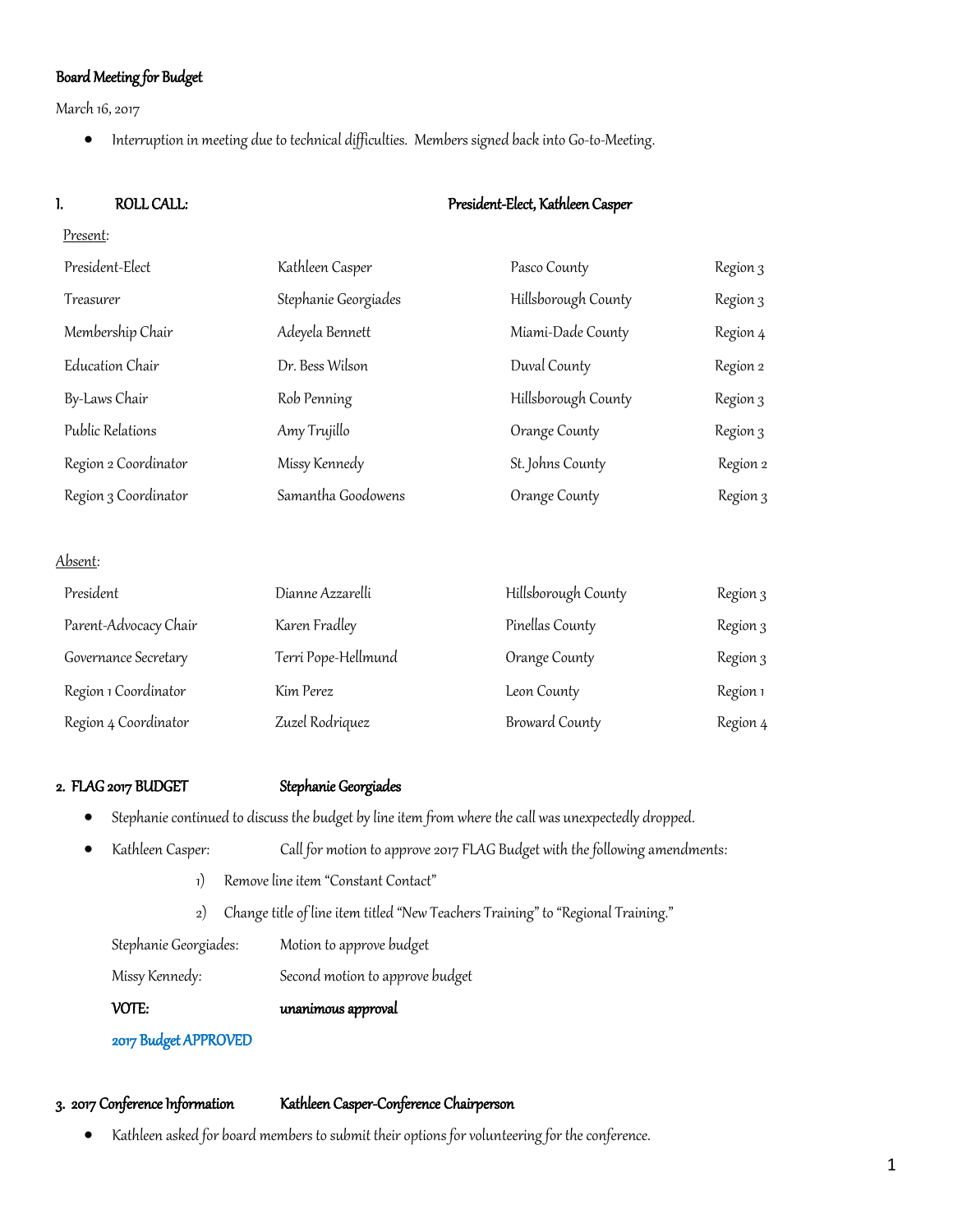• Kathleen asked to advertise and market the conference as much as possible within our regions. She asked if there were contacts that individuals had to help with the conference, specifically donors and vendors, to send her that information as well.

### 4. In "Other" News…

A. Email sent to board from Dianne Azzarelli's husband, Joseph Azzarelli. Samantha Goodowens asked for this to be added to the minutes,

and the unanimously board agreed to add email to minutes.

Thu 3/16/2017 8:54 PM Joseph Azzarelli <jrazzarelli@mac.com>

**Re: Tonight's Board Meeting** 

FLAG President; Adeyela Bennett; Ashley Flowers-Hoang (pr@flagifted.org); Dr. Bess Wilson; Karen Fradley; Kathleen Casper JD; Kim Perez; Missy Kennedy; To Rob Henning; Samantha Goodowens; Stephanie Georgiades; Stephanie Georgiades; Terri Pope-Hellmund; Zuzel T. Rodriguez

### FLAG Board:

Items for your consideration moving forward:

1. Dianne has tendered her resignation verbally but she must present it to the board formally in writing. As a board you are to act responsibly and vote to accept or not. This will require a quorum.

2. I am not sure who derailed the procedure but the motion on the table was to accept or reject the proposed budget. The vote I heard was in regard to whether or not to reimburse for the NAGC trip. This was not the open motion. As such NEITHER item was properly voted on. You will have to vote on the budget as presented again.

3. The bickering that some of you choose to engage in during a formal meeting is embarrassing and shameful. You display only a modicum of understanding of any version of parliamentary rules. I recommend you invest in a copy of Robert's Rules of Order if you are going to continue to pretend to be directors of any serious organization.

4. Perhaps you should take a moment to consider what portion of the last 1.5 hours, not to mention the numerous small-minded texts and emails shared over the last couple weeks, helped ANY gifted child or helped promote gifted education in any way. From my vantage point your actions are insipid and pathetic.

Joe Azzarelli

B. Bess Wilson: Call for motion to recognize and approve Dianne's verbal resignation as President of FLAG.

Stephanie Georgiades: Second motion for Dianne's verbal resignation

-Kathleen stated that she would like it noted that as a board we appreciate Dianne's time and effort spent on FLAG's behalf as

past President.

-Kathleen also noted that she would like Rob to explore the FLAG by-laws to clarify and guarantee if the resignation would need

to be in writing on Dianne's behalf.

#### VOTE: unanimous approval

APPROVAL of Dianne Azzarell's verbal resignation of President of FLAG.

C. Dianne followed up with an email in response to her husband.